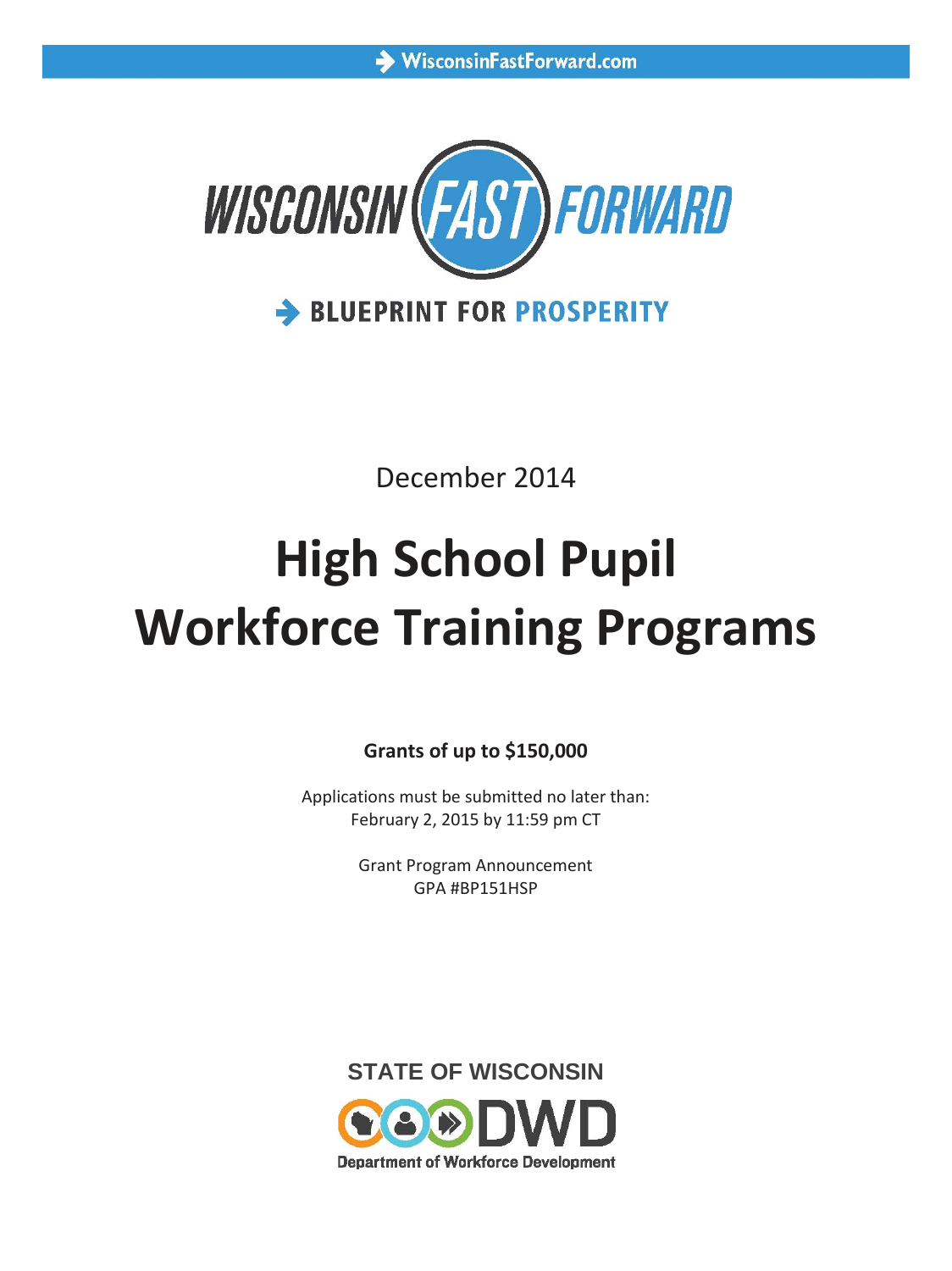# **Contact Information**

### **Grant Program Announcements:**

Cathy Crary (608) 267-7944 cathy.crary@dwd.wisconsin.gov

## **Grant Application & Administration:**

Lori Uttech-Hanson (608) 267-6705 loretta.uttechhanson@dwd.wisconsin.gov



# **Office of Skills Development & Bureau of Workforce Training**

Wisconsin Department of Workforce Development 201 E. Washington Ave. P.O. Box 7946 Madison, WI 53707-7946 WisconsinFastForward.com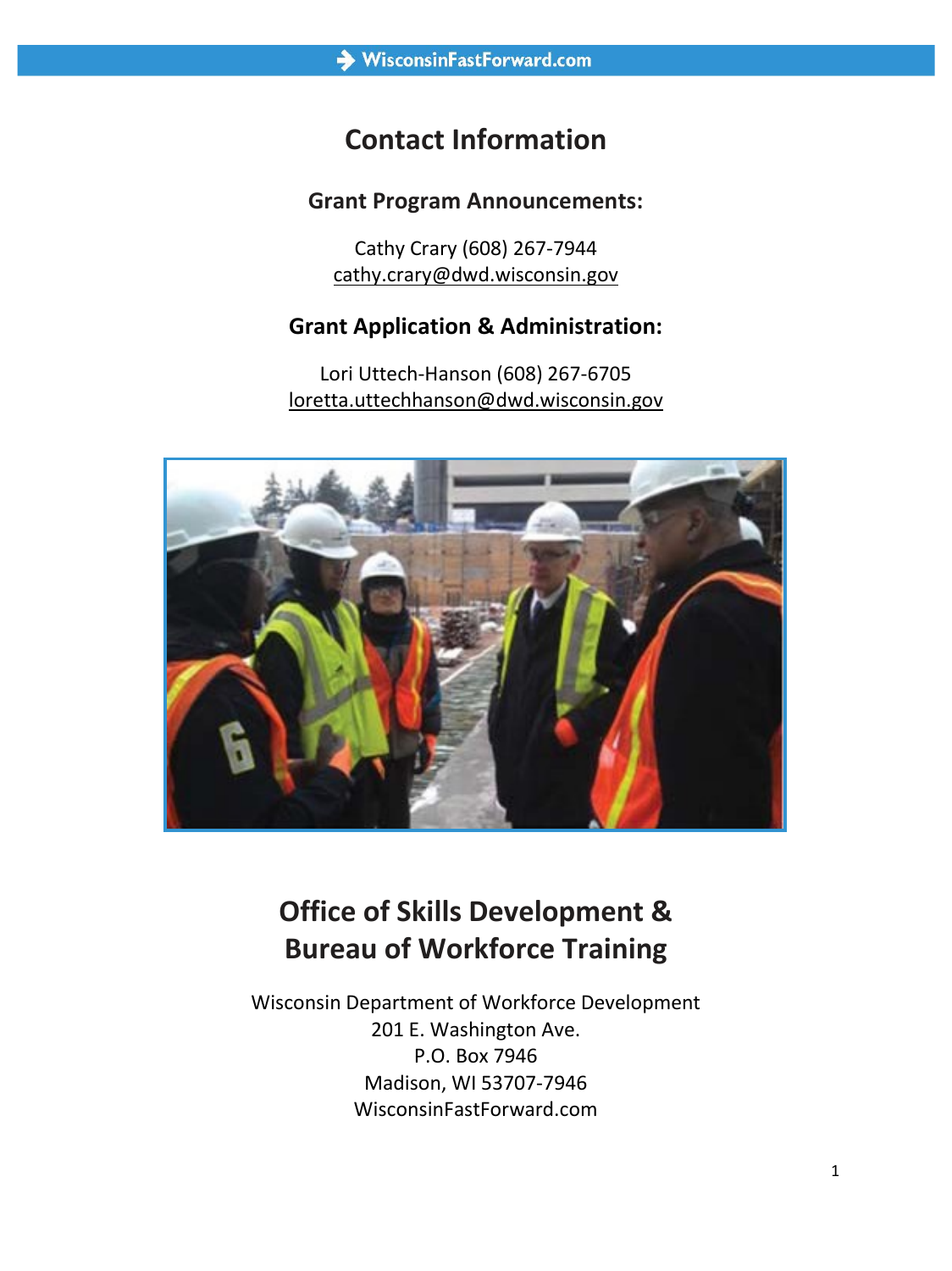## **WISCONSIN FAST FORWARD – BLUEPRINT FOR PROSPERITY**

In March 2013, Governor Scott Walker signed 2013 Act 9, also known as Wisconsin Fast Forward, into law with strong bipartisan support from both houses of the Wisconsin Legislature. The original Wisconsin Fast Forward program included \$15 million to provide employer-focused worker training grants, enabled the creation of the Office of Skills Development (OSD) at the Department of Workforce Development (DWD) to administer the grant program, and provided resources to expand the state's labor market information system.

In March 2014, Governor Walker signed legislation under his "Blueprint for Prosperity" initiative to invest an additional \$35.4 million into the Wisconsin Fast Forward program. The additional funds support training grants to technical colleges, grants for collaborative projects among school districts, technical colleges, and businesses, as well as grants to enhance employment opportunities for persons with disabilities.

In May 2014, the first round of High School Pupil Workforce Training grants funded 30 projects designed to train 949 high school students with industry-recognized credentials in partnership with employers around the state.

As with the original Wisconsin Fast Forward worker training grant program, DWD is the lead state agency overseeing the Wisconsin Fast Forward–Blueprint for Prosperity initiative, and OSD and the Bureau of Workforce Training (BWT) are the points of contact for employers interested in the Wisconsin Fast Forward – Blueprint for Prosperity High School Pupil Program.

OSD administers and oversees both initiatives through a transparent and accountable process. Additionally, OSD and BWT work to encourage the development of innovative solutions at the local and regional level that bring together employers, educators, workforce development boards, and economic development organizations to meet area workforce demands.

The original Wisconsin Fast Forward program supports initiatives that provide sustainable short- and medium-term training and placement of workers in positions that offer trainees long-term professional growth and economic opportunity. Wisconsin Fast Forward - Blueprint for Prosperity further incentivizes employers to incorporate technical college pupils, high school pupils, and persons with disabilities into their workforce training strategies.

The long-term goal of Wisconsin Fast Forward is to encourage partnerships between businesses and local or regional economic development organizations, workforce development boards, secondary and post-secondary educational institutions, private training providers, and other stakeholders. It is anticipated that the relationships developed through Wisconsin Fast Forward and Wisconsin Fast Forward - Blueprint for Prosperity will continue to flourish after the conclusion of each grant.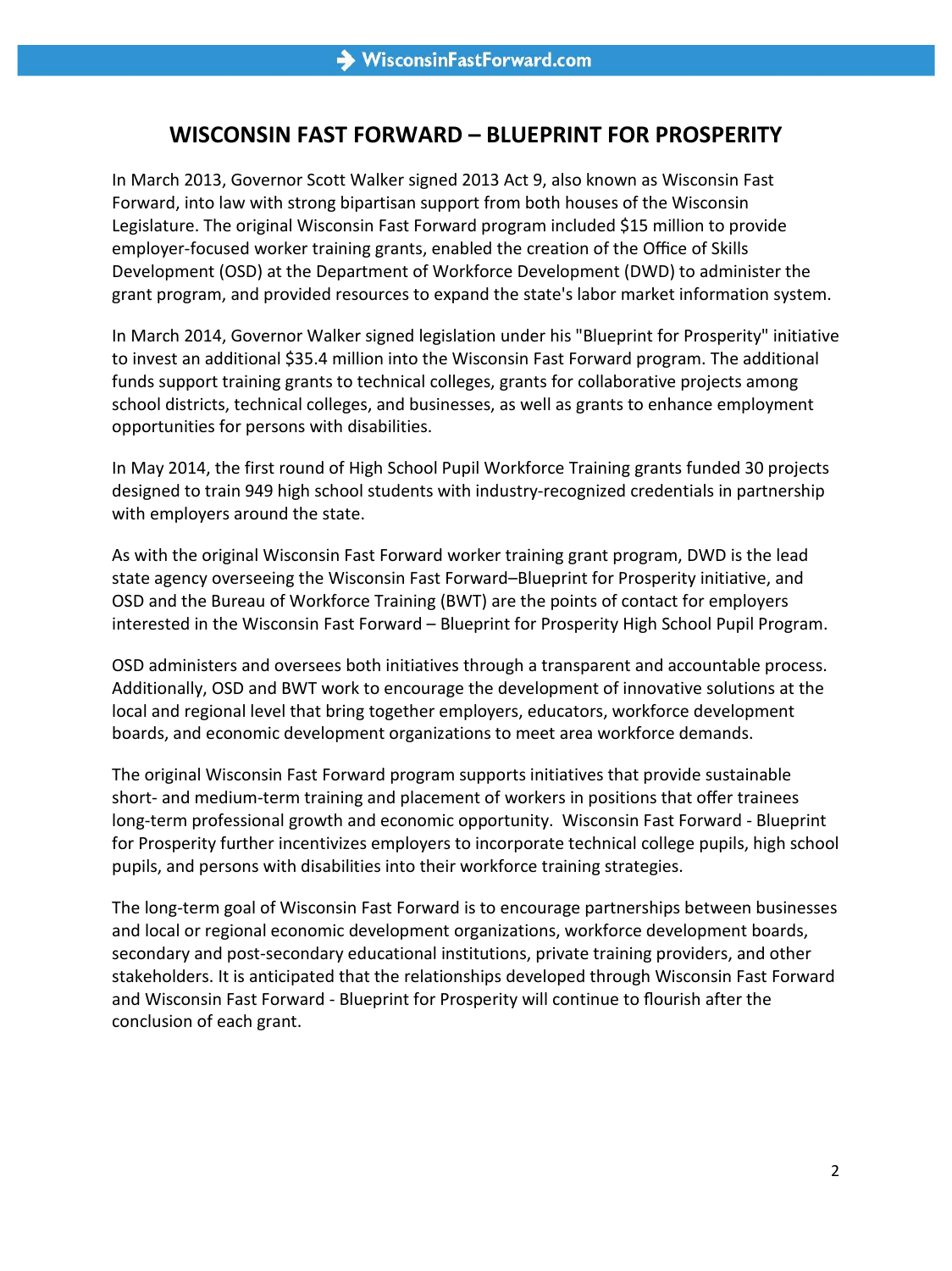# **GRANT PROGRAM ANNOUNCEMENT (GPA) FOR HIGH SCHOOL PUPIL WORKFORCE TRAINING PROGRAMS**

Nationally, labor force participation by youth has reached its lowest levels since the Great Depression. Only about half of youth ages 16 - 24 held jobs in 2011. Furthermore, entry-level jobs for this generation are less available as older workers with more work experience and/or certifications fill these positions. As entry-level opportunities for work are filled by older workers, the tasks of transitioning into adulthood are delayed and development of the future workforce is slowed. The result of this delay equates to a waste of talent and earning potential which has dire consequences for this population in the development of job-readiness skills, life-long earning potential, and overall strength of our national economy.<sup>[1](#page-3-0)</sup>

Statistics show that employment for male youth (aged 16 - 19) decreased from 61% in 1980 to 35% in 2010; while female participation decreased from 53% to 35% for the same age and time period. Thirty-one percent of those unemployed were African-American youth, followed by Caucasian, Hispanic, and Asian youth  $(15 - 21\%)$  $(15 - 21\%)$  $(15 - 21\%)$ .<sup>2</sup>

Conversely, skills gap data demonstrates that many entry level jobs, accessible with some postsecondary training and education, remain unfilled in high need industries such as manufacturing. Specialized training for industry certifications in concurrence with the last year of high school can motivate youth and provide valuable work-based experience necessary to launch them into adulthood.

l

<span id="page-3-0"></span> $1$  Youth and Work: Restoring teen and young adult connections to opportunity. (2012). Kids Count Policy Report. Annie E. Casey Foundation[. www.aecf.org](http://www.aecf.org/)

<span id="page-3-1"></span><sup>&</sup>lt;sup>2</sup> U.S. Department of Education, National Center for Education Statistics (NCES). America's Youth: Transitions to Adulthood. NCES 2012-026, December 2011.<http://nces.ed.gov/pubs2012/2012026.pdf>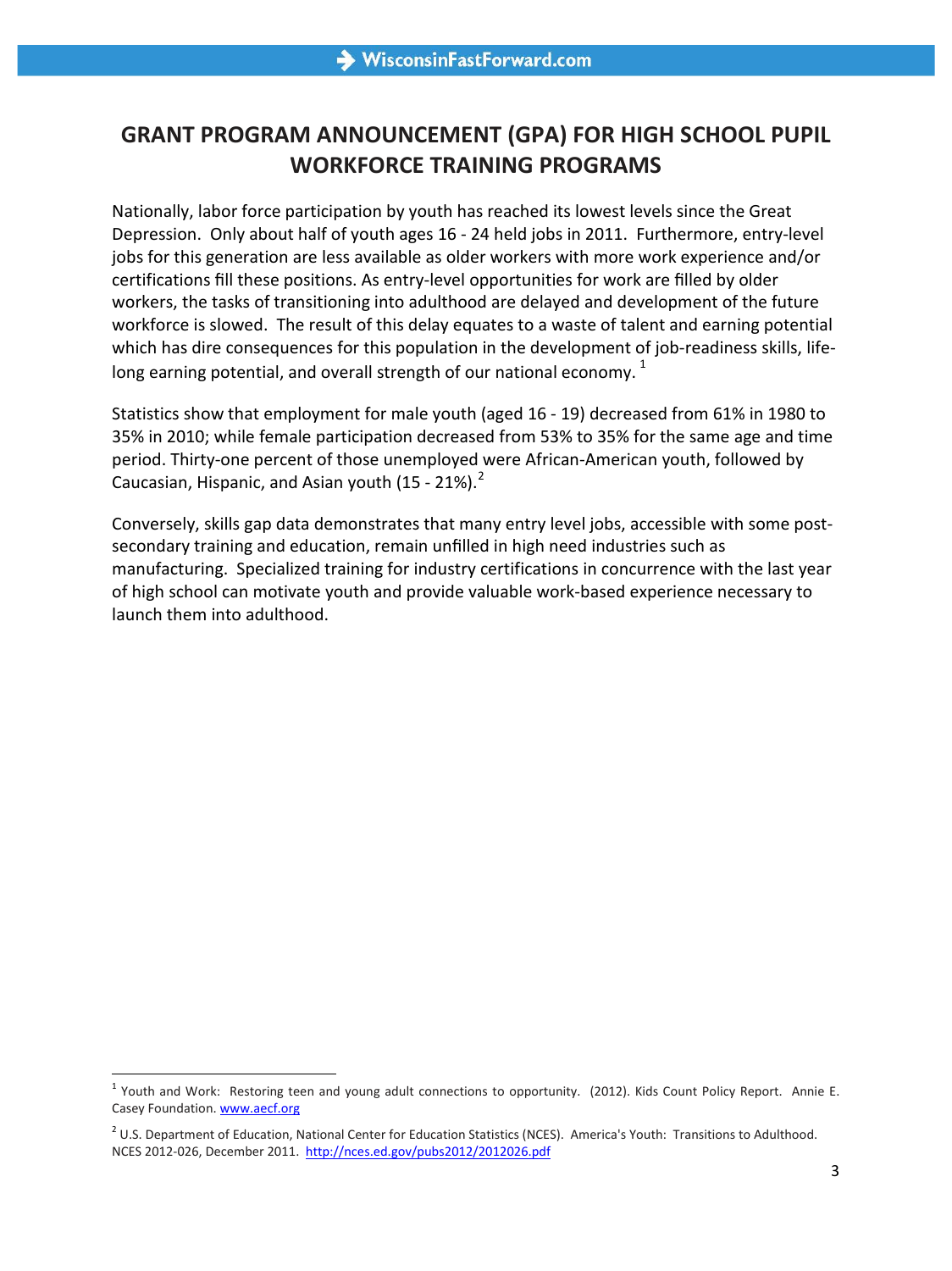#### **Grant Program Announcement Summary**

The OSD and BWT are seeking applications from Wisconsin businesses in collaboration with school districts, technical colleges and/or other educational and workforce partners to train and hire high school pupils. Successful graduates of the program should receive employment opportunities in recognized high-demand fields with industry-recognized certifications.

Funds available through this GPA will enable these collaborations to define employer-driven workforce programs to train and hire high school pupils. The workforce programs should provide high school pupils with market-relevant work readiness and technical skills, leading to an industry-recognized certification(s) in a recognized high-demand field per the Act 59 Career and Technical Education (CTE) **Incentive Grant Certifications List.**[3](#page-4-0) Projects must select certifications from the ACT 59 approved list only. See the High School Pupil Program website for the Act 59 CTE Certifications List at [http://wisconsinfastforward.com/prosperity/pupil/.](http://wisconsinfastforward.com/prosperity/pupil/)\*

\*Please note that the certifications highlighted in yellow on the CTE Incentive Grant Certifications List include only the name of the certifying area; therefore Applicants will be required to specify exactly which certification is to be attained. For example: Apple – [List which Apple Certification]*, e.g., Apple- Certified MAC Technician.* Furthermore, the Wisconsin Technical College System (WTCS) Certifications must be "State-Approved" Career Pathways Certificates (CPCs) OR "State-Approved" Embedded Technical Diplomas (ETDs). The Applicant must provide proof that can be verified with the WTCS.

The Wisconsin Department of Public Instruction (WDPI), in consultation with the DWD and WTCS developed this industry-recognized certification list designed to mitigate workforce shortages in high demand industries or occupations.<sup>[4](#page-4-1)</sup>

OSD and BWT will ensure accountability and transparency of program outcomes by partnering with the grantee in tracking program participants, training completions, certifications earned, job placements, and further enrollment in post-secondary training.

High school pupil training and hiring programs funded through this grant should include new programs that address opportunities for youth to engage in certification training in coordination with workplace experiences. Examples may include:

- Technical college/high school dual credit models;
- Workplace-based or high-school-based transcript credit and industry-recognized certification(s) that are part of an embedded diploma;
- Work-based learning programs;

l

- Apprenticeship-prep models that allow for seamless transition into Wisconsin's registered apprenticeship programs; and
- Other skilled employment opportunities.

<span id="page-4-0"></span><sup>&</sup>lt;sup>3</sup> Wisconsin Department of Public Instruction, Division of Career and Technical Education. CTE Incentive Grant Certifications List. (2014). Refer to the following website for the Certifications List: <http://cte.dpi.wi.gov/sites/default/files/imce/cte/pdf/approvedcertlist.pdf>

<span id="page-4-1"></span><sup>&</sup>lt;sup>4</sup> Wisconsin State Legislature. 2013 Wisconsin Act 59. (2013). https://docs.legis.wisconsin.gov/2013/related/acts/59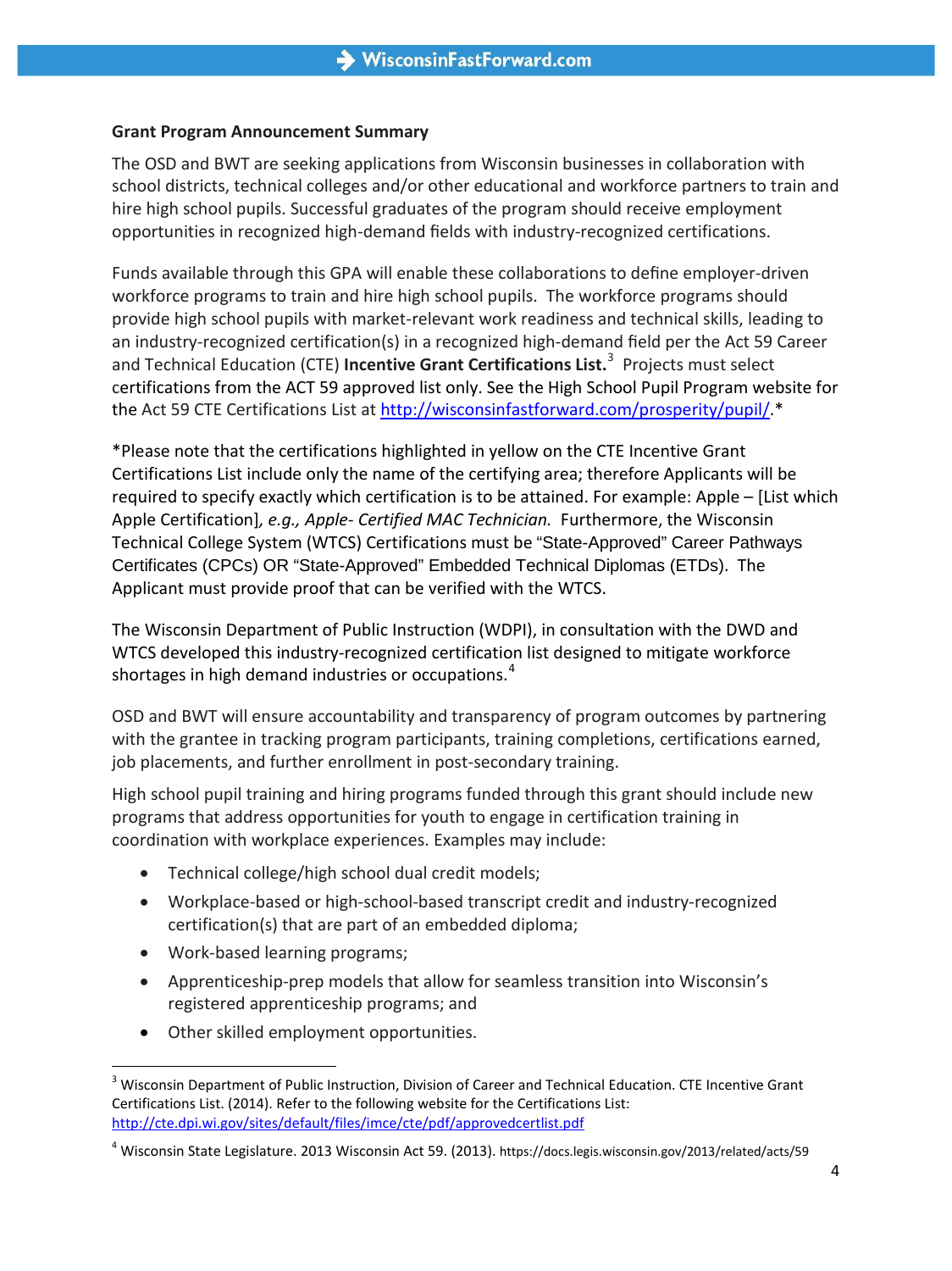#### **Targeted Business Size:** Any

**Type of Trainees:** Individuals who will be considered eligible for training and hiring under this grant should be high school pupils currently enrolled in a Wisconsin high school, be on-track to graduate with no more than three semesters of high school yet to complete. Any exceptions to this requirement must be approved by the Department of Workforce Development (DWD).

**Duration of Training Courses:** Typically a program/training should last no more than a 12-month period, with the completion of the training certification program and subsequent granting of the high school diploma. However, programs/training could last for a longer period as long as the high school pupil can earn a diploma with academic training and workforce experience leading to an employer commitment to hire program/training graduates. The entire project, to include post-program/training outcome reporting and close-out activities, must be completed by December 31, 2016.

**Project Period:** Recruitment and curriculum development may commence as soon as awards are granted in order to enroll interested pupils. As stated above, the entire project, to include post-program/training outcome reporting and close-out activities, must be completed by December 31, 2016.

#### **Total Funds Allocated to the GPA:** Up to \$3,000,000

**Grant Amount:** From \$5,000 to \$150,000 per grantee. Grant and match expenditures must be incurred during the project period.

**Match/Cost Sharing Requirement:** The grantee is required to provide matching funds equal to 50% of the grant amount awarded. Match may be any combination of cash and/or in-kind sources that are necessary and reasonable to operate the program related to budget categories and associated *eligible* expenses and may come from any participants in the collaboration.

**Application Process:** The department shall solicit applications for grants by preparing and publishing a notice of the availability of the GPA on the department's website, and distributing copies of the GPA on request. The GPA and application documents are found at [http://wisconsinfastforward.com/prosperity/pupil/.](http://wisconsinfastforward.com/prosperity/pupil/)

#### **Opportunity Category:** Competitive

#### **Important Dates:**

- Grant Application Due Date: **February 2, 2015 by 11:59 pm Central Time.**
- Anticipated award announcements: **No later than February 27, 2015.**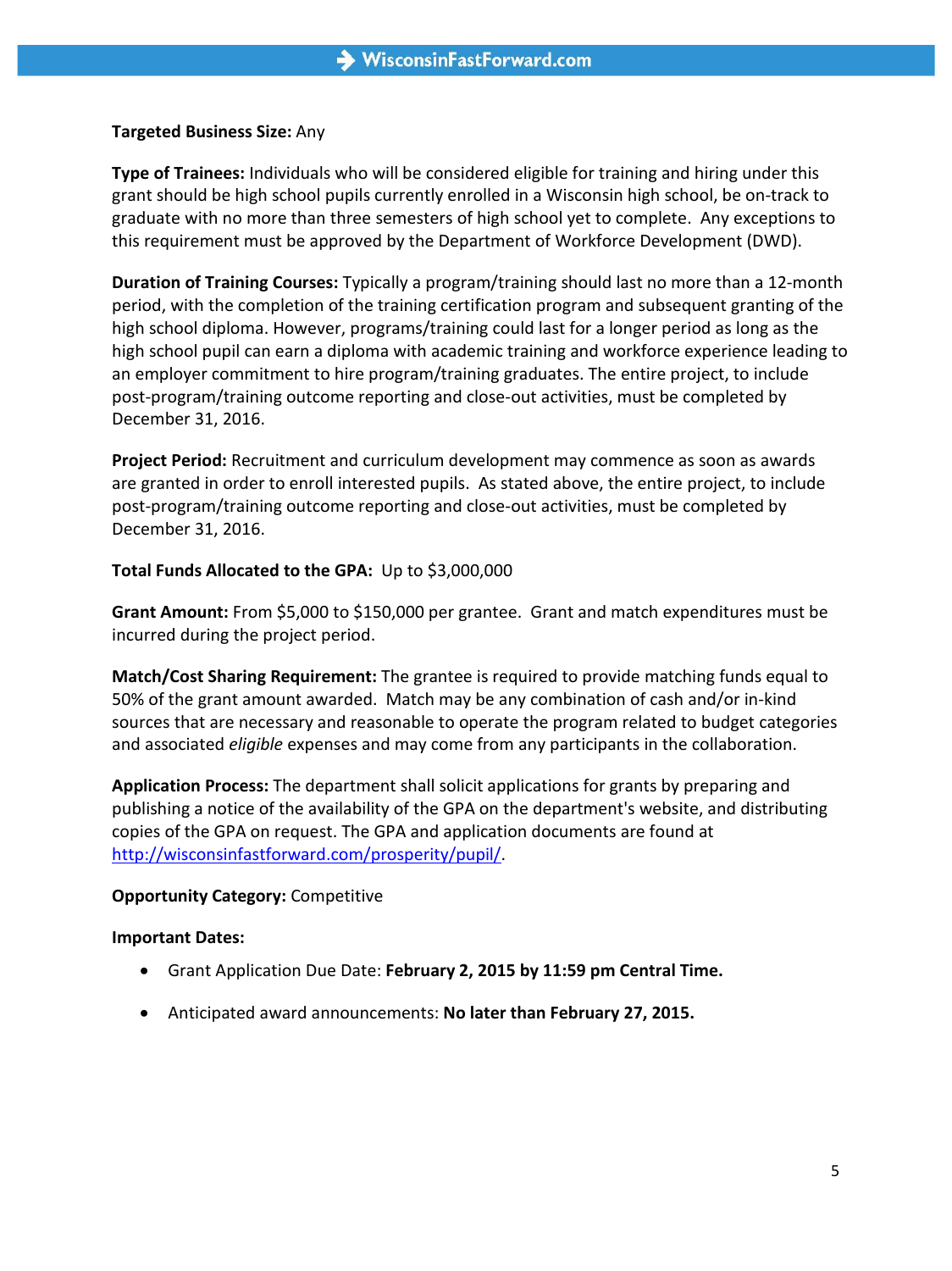**Eligible Applicants:** The department will accept applications from legal entities comprised of employers or business organizations, in partnership with high schools, educational partners and/or technical colleges. Applications must identify the applicant and the fiscal manager.

- The Applicant refers to the one organization that will enter into the contract with DWD, receive the grant funds, and be responsible for project implementation, reporting, and funds management. Project Name is a title that you choose to use for your project.
- The Project Manager refers to the person who will serve as the primary contact and/or project director for the program and must be employed by the Applicant agency.
- The Fiscal Manager refers to the person who will be in charge of the financial portion of the grant. The person named as the Fiscal Manager on the application must be employed by the Applicant. This person will be responsible for handling the grant funds, keeping receipts and records, submitting reimbursements, preparing for financial audits and submitting the final financial report.

#### **Grant Eligible Expenses:**

- Curriculum development, instructional delivery, and related materials
- Costs associated with certification testing
- Supplies and materials for training and/or instruction (an item must be less than \$5,000 and have a lifespan of less than 1 year)
- Activities associated with overall project coordination, pupil recruitment, marketing to stakeholders, and mentor training
- General grant administration activities (not to exceed 5% of grant amount requested)

#### **Grant Ineligible Expenses:**

- Pupil wages, stipends, fringe benefits or incentives (allowed only for match)
- Tuition reimbursement for training and/or post-secondary programming (not allowed as part of this project)
- K-12 education (existing and/or general core curriculum)
- Travel, meals and lodging (see Budget Guidelines for travel exception)
- General office/classroom supplies (pencils, paper, ink, etc.)
- Construction or major remodeling
- Student insurance premiums
- General allocated operating expenses (indirect cost rates)
- Capital equipment (an item greater than \$5,000 and more than 1 year lifespan)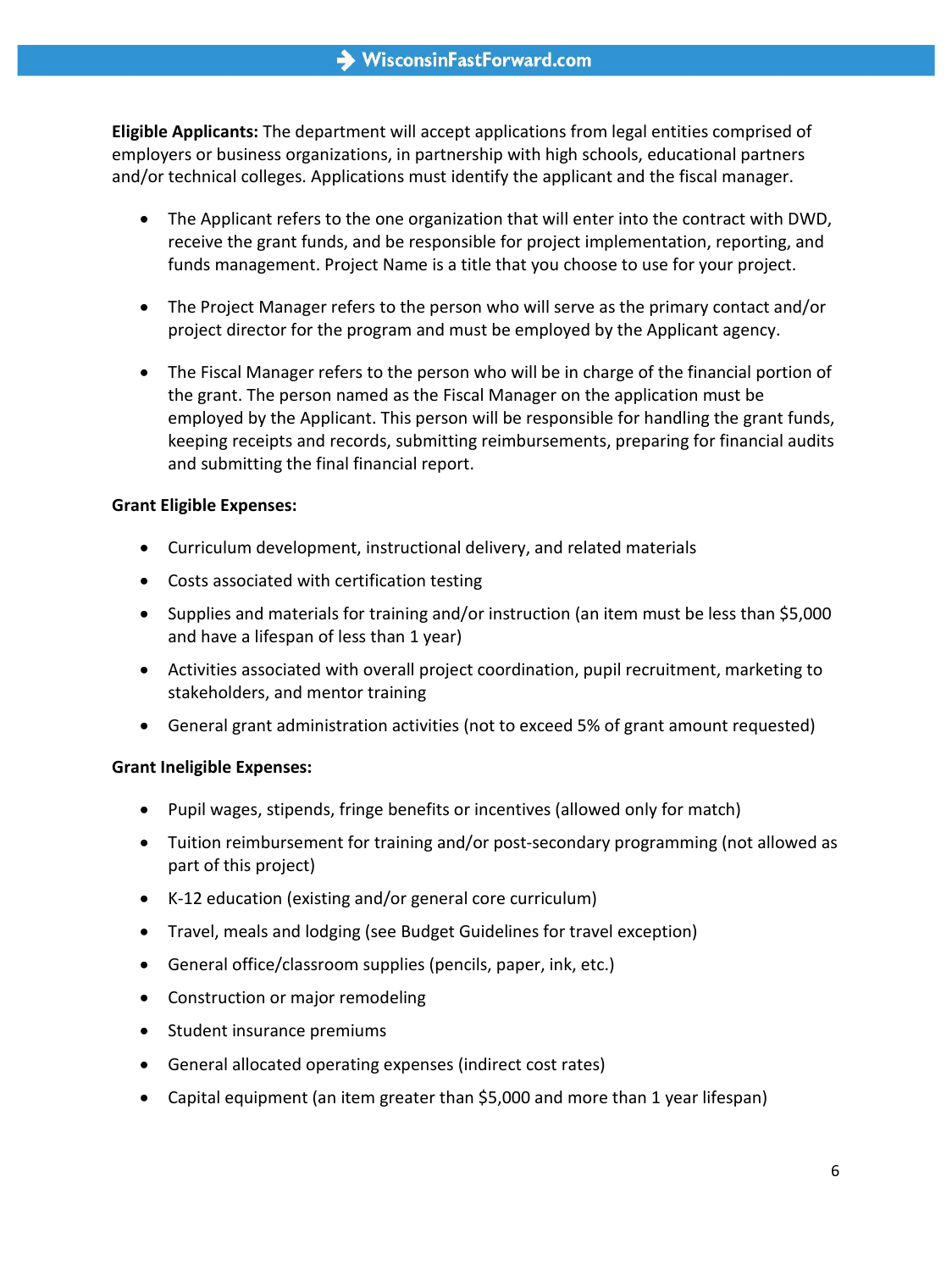**Outcomes:** The department will work with the grantees to collect and monitor the number of high school pupils enrolled and completing training, certifications earned, job placements made upon completion of the workforce program/training, and any information reported regarding further enrollment in post-secondary education or training.

#### **Successful Applications Should Include the Following:**

- Active participation of businesses in determining workplace training needs.
- Description of high school pupil recruitment methods including outreach to parents.
- Description of training certification program that includes how credits will be earned towards a high school diploma and certification/post-secondary credential.
- Certifications must be from the approved Act 59 CTE Incentive Grants Certifications List from the WDPI. See the High School Pupil Grant Program website for the Act 59 CTE Certifications List at [http://wisconsinfastforward.com/prosperity/pupil/.](http://wisconsinfastforward.com/prosperity/pupil/)
- Regional or local labor market data to support the selection of specific industry sectors or career pathways. (Data should include number of job openings expected for the occupational training certification.)
- **Planned Placements (80%):** The number of pupils served by the grant project and the number of placement commitments, as evidenced through letters of commitment from the employer, may not be more than a 20% difference. *[e.g. Applicant Ace Manufacturing applies for a grant to train 35 pupils for certification in NIMS-Machining Level 1. The number of planned placements supported by letters of commitment from employers must be at least 28 to stay within the 20% ratio of pupils trained to planned pupil placement.]*
- Sustainability plan for program continuation after the grant ends.
- Letters of commitment and/or support from all employers, partners, and other stakeholders participating in the project.

#### **Grant Scoring and Evaluation:**

Applications will be rated on a 100 point scale, based upon the following point values:

- Section 1: Project Overview and Need (up to 10 points)
- Section 2: Goal, Objectives, and Outcomes (up to 25 points)
- Section 3: Program Design and Implementation (up to 25 points)
- Section 4: Budget (up to 20 points)
- Section 5: Letters of commitment (up to 5 points)

**\*Bonus points (up to 15 points):** When assessing applications, 15 bonus points will be given for these additional considerations:

- First time applicant and/or New Occupational and certification area (10 points)
- Business partner led (5 points)

Grant applications will be scored by a Grant Evaluation Committee appointed by BWT and OSD. Other items that may receive consideration are strategic priorities, financial viability, underserved geographic areas, the potential to replicate the program, prior performance, and available funding. The applications will be presented to DWD leadership for final review and concurrence.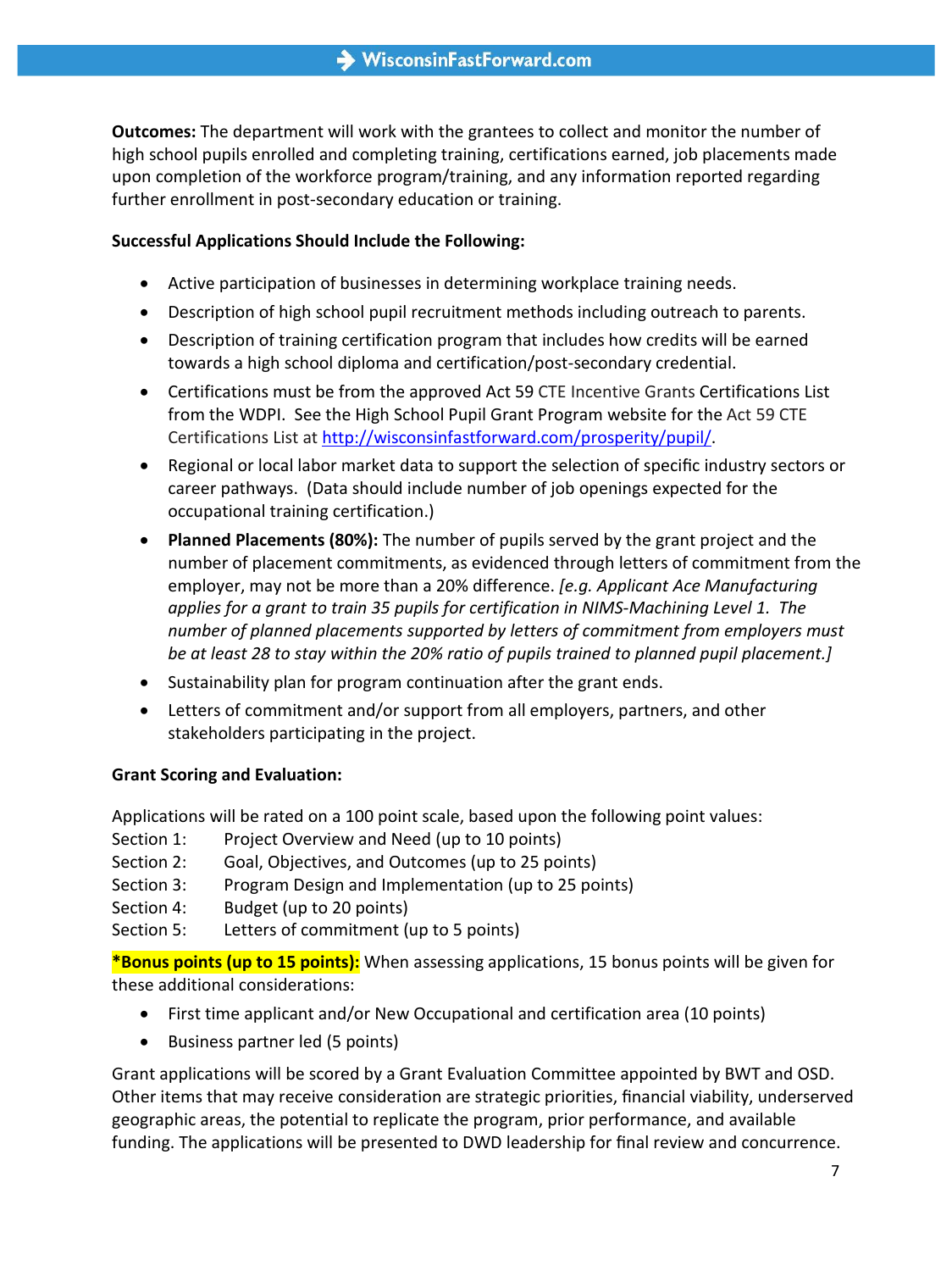#### **Employer Letters of Commitment:**

Letters of commitment will be required from participating employers to indicate the planned number of job placements the employer anticipates having and the number of pupils the employer will interview and/or hire. The employer's letter should also include commitments to any match funding and/or participation in the planning and implementation of the training program.

#### **Partner Letters of Commitment and Support:**

Letters of commitment from school districts, technical colleges, and/or other educational partners should include an attestation regarding match resources that are available to contribute to the project.

Educational Partners may include but are not limited to:

- Workforce Development Boards;
- Intermediary educational and training organizations, such as a CESA;
- State recognized youth program providers, such as Youth Apprenticeship Consortiums, Boys and Girls Clubs, Fresh Start; or
- LVEC/CTE Coordinator [Licensed Vocational Education Coordinators (LVECs), Career and Technical Education Coordinators (CTE Coordinators)].

The WTCS, WDPI, and DWD are available to provide consultation services to:

- Connect business owners to local technical college career prep coordinators and embedded diploma programs developed in high-demand fields.
- Connect schools to local businesses and technical college resources for planning, delivery and implementation of programming directed at high school seniors.
- Provide information and consultation to schools and businesses in order to navigate instructing and mentoring youth.
- Support schools and businesses to recruit pupils for these experiences.
- Support businesses to build strategies to ensure quality youth programming and mentoring.
- Provide materials and training to assist in understanding child labor laws.